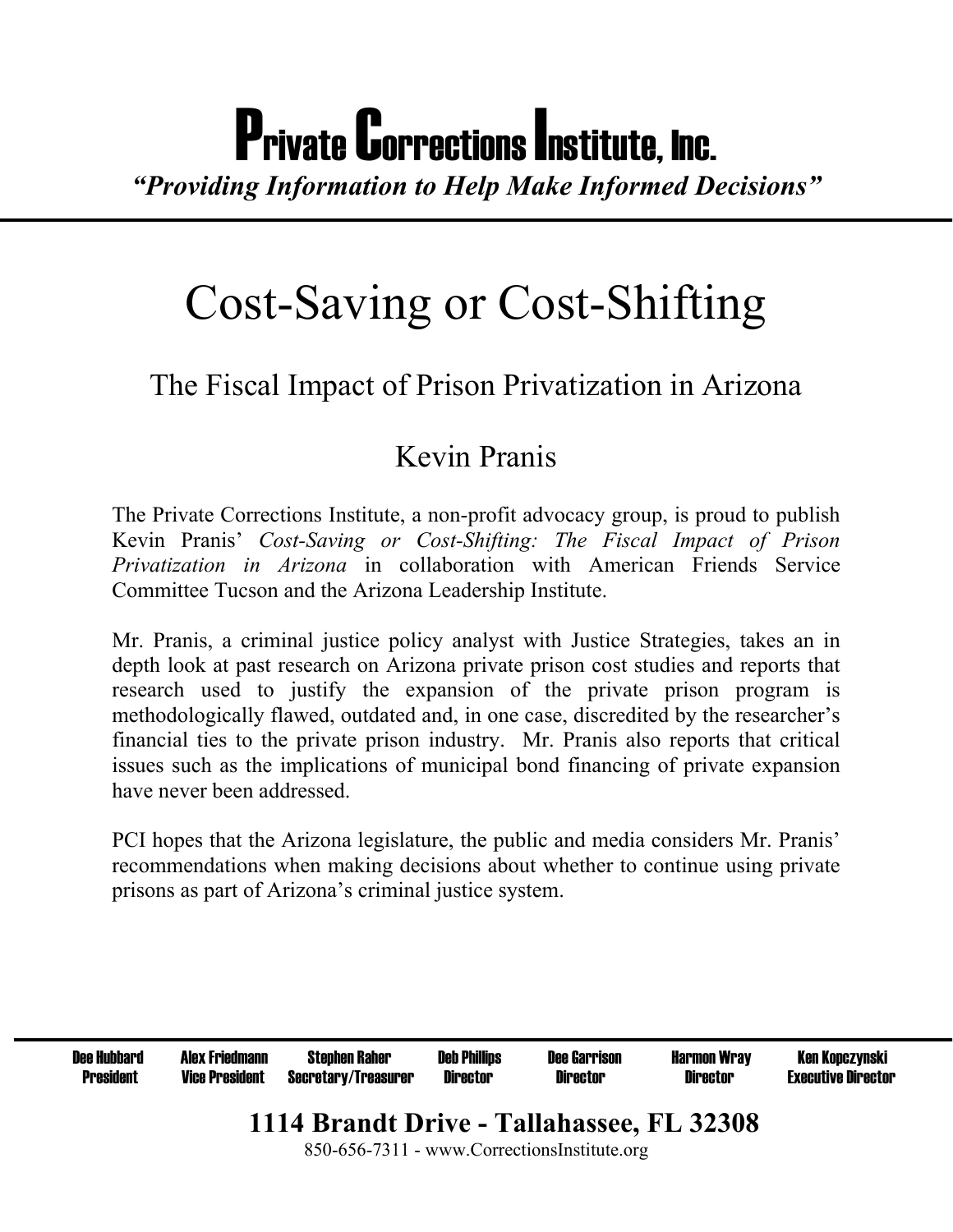#### **About this report**

*Cost-Saving or Cost-Shifting: The Fiscal Impact of Prison Privatization in Arizona* was commissioned by American Friends Service Committee Tucson and the Arizona Leadership Institute. The research that forms the basis of the report was conducted independently by Justice Strategies, a non-profit criminal justice policy group that provides high-quality research to policymakers and advocates in the fields of criminal justice, juvenile justice and immigrant detention. Research methods included interviews with criminal justice professionals, review of relevant literature and media coverage and analysis of prison population data generously provided by the Arizona Department of Corrections (DOC). Justice Strategies did not receive compensation for work on the report from private prison operators, unions that represent corrections officers or any other party with a financial interest in state policy regarding prison privatization.

#### **About the author**

Mr. Pranis is a criminal justice policy analyst and campaign strategist. A past Soros Justice Fellow, he has produced educational materials, training manuals, reports and white papers on topics that include corporate accountability, municipal bond finance, political education, prison privatization and sentencing policy. Mr. Pranis' work has been covered in numerous publications, including *The New York Times* and *The Wall Street Journal*. In 2004, Mr. Pranis co-authored *Arizona Prison Crisis*, a major report on sentencing and correctional policy in Arizona released by Families Against Mandatory Minimums.

#### **About the sponsoring organizations**

The American Friends Service Committee (www.afsc.org) is an international non-profit social justice organization affiliated with the Quaker faith. Internationally, AFSC conducts relief, reconstruction, and conflict mediation programs in countries all over the world. In the US, the organization is engaged in a wide array of programs addressing violence, poverty, and discrimination. AFSC's Arizona office is located in Tucson. The Criminal Justice Program monitors prison conditions; advocates on behalf of prisoners, former prisoners, and their families; and works toward statewide policy change to reduce our reliance on incarceration as a solution to social problems. In addition to its Criminal Justice Program, the Arizona office engages in immigration/border policy issues and conducts conflict resolution programs.

The Arizona Leadership Institute (ALI) is a non-partisan, non-profit organization dedicated to improving the lives of working Arizonans. Through research, education, and advocacy, ALI works to secure and increase access to economic opportunity for all residents of Arizona

The Private Corrections Institute (PCI) is a non-profit advocacy group that provides information and assistance to citizens, policy makers, and journalists concerning the dangers and pitfalls of correctional privatization (**www.CorrectionsInstitute.org**).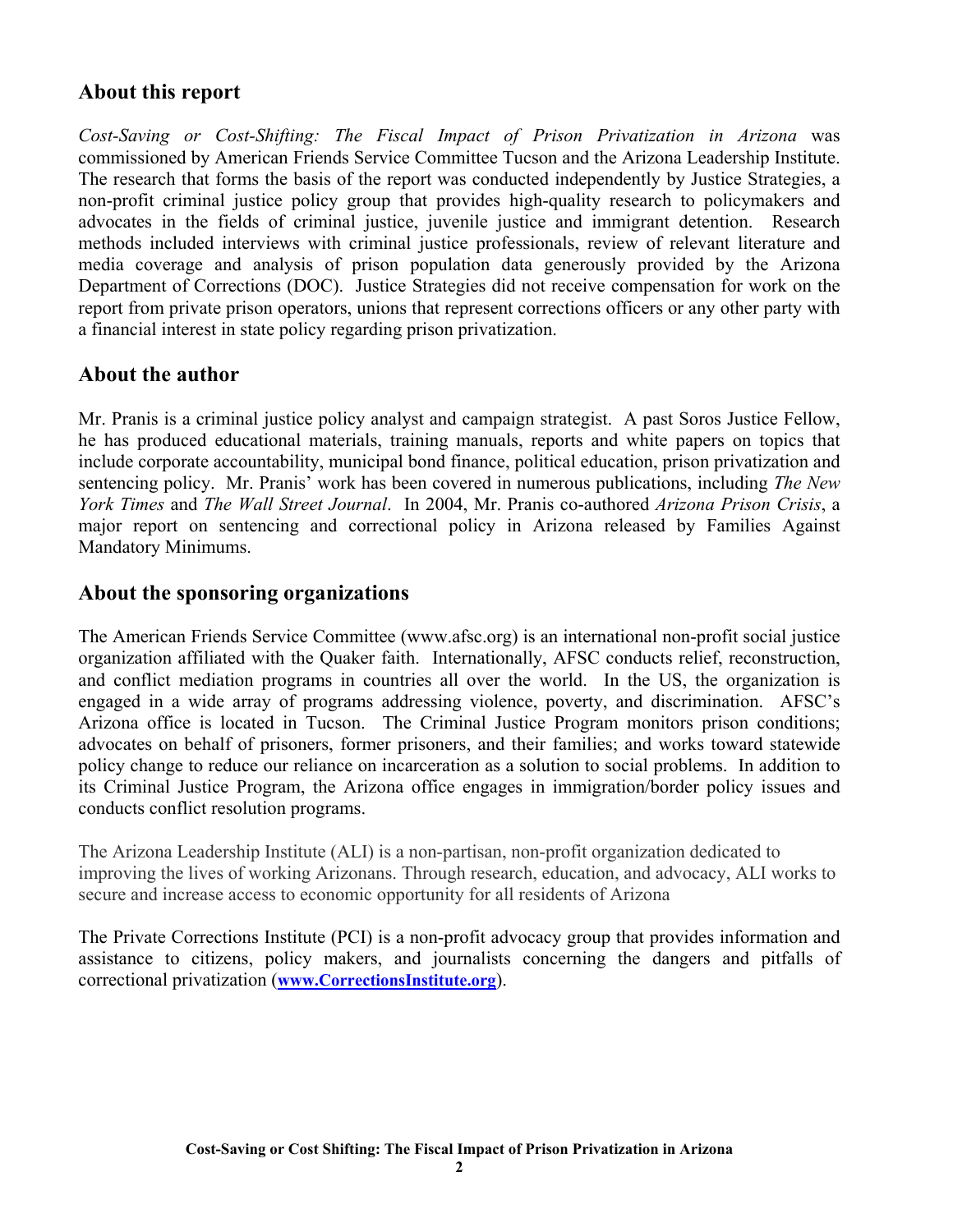#### **Executive Summary**

Arizona's corrections budget has doubled over the last fifteen years, placing a tremendous burden on taxpayers and on the families of state university students. Despite the growth in corrections spending, however, the state prison system remains under funded and dangerously overcrowded.

Arizona's corrections crisis has led many to call for an overhaul of the state's sentencing system, which packs state prisons with non-violent, substance addicted offenders who make up half of all prisoners. Others argue that privatization is the answer to the state's prison woes because private companies can operate prisons at lower cost and finance new prisons the state cannot afford.

Bolstered by reports that Arizona's private prisons have generated cost-savings for the state, supporters of privatization have won legislative approval for thousands of new permanent private beds, including a 1,400-bed DUI prison in Kingman; a 1,000-bed prison for sex offenders expected to be sited in Florence; and a proposal to build a 3,200-bed women's prison that has been withdrawn by the Department of Corrections (DOC). Even without the women's prison, the number of private beds will have nearly tripled between 2003 and 2005.

Unfortunately, our investigation shows that the research used to justify the expansion of the private prison program is methodologically flawed, outdated and, in one case, discredited by the researcher's financial ties to the private prison industry. Further, critical issues such as the implications of municipal bond financing of private expansion have never been addressed. Among our findings:

- No rigorous, independent evaluation has ever been made of Arizona's private **prison program, nor have the cost-comparison figures reported by DOC been independently audited.** Further, existing research fails to account for key factors such as population characteristics, facility design and proper allocation of costs.
- **Prisoners housed in private facilities were far less likely to be convicted of serious or violent offenses, or to have high medical and mental health needs, than prisoners housed in public facilities used to generate cost comparisons.** Public prisoners were seven times as likely to be serving time for violent offenses, three times as likely to be serving time for serious offenses and twice as likely to have high medical needs than those housed in private facilities.
- **Private prison costs appear to have risen rapidly since 2002 due to generous contracts approved by former DOC Director Terry Stewart.** The new rates, which are nine to 35 percent higher than the rates provided in the contracts that were effective in fiscal year 2002, are likely to push private prison costs **above** public costs even before accounting for differences in population characteristics.
- **The use of municipal bonds to finance construction of new private prisons and re-finance existing facilities carries significant risks for both the state and host counties that have assisted with financing.**

In sum, it is impossible using the available evidence whether privatization has delivered cost-savings or merely shifted costs from the private sector onto the public sector. Based on these findings, we recommend that the state of Arizona exercise great caution when considering further privatization until there is reliable evidence to support cost-savings claims.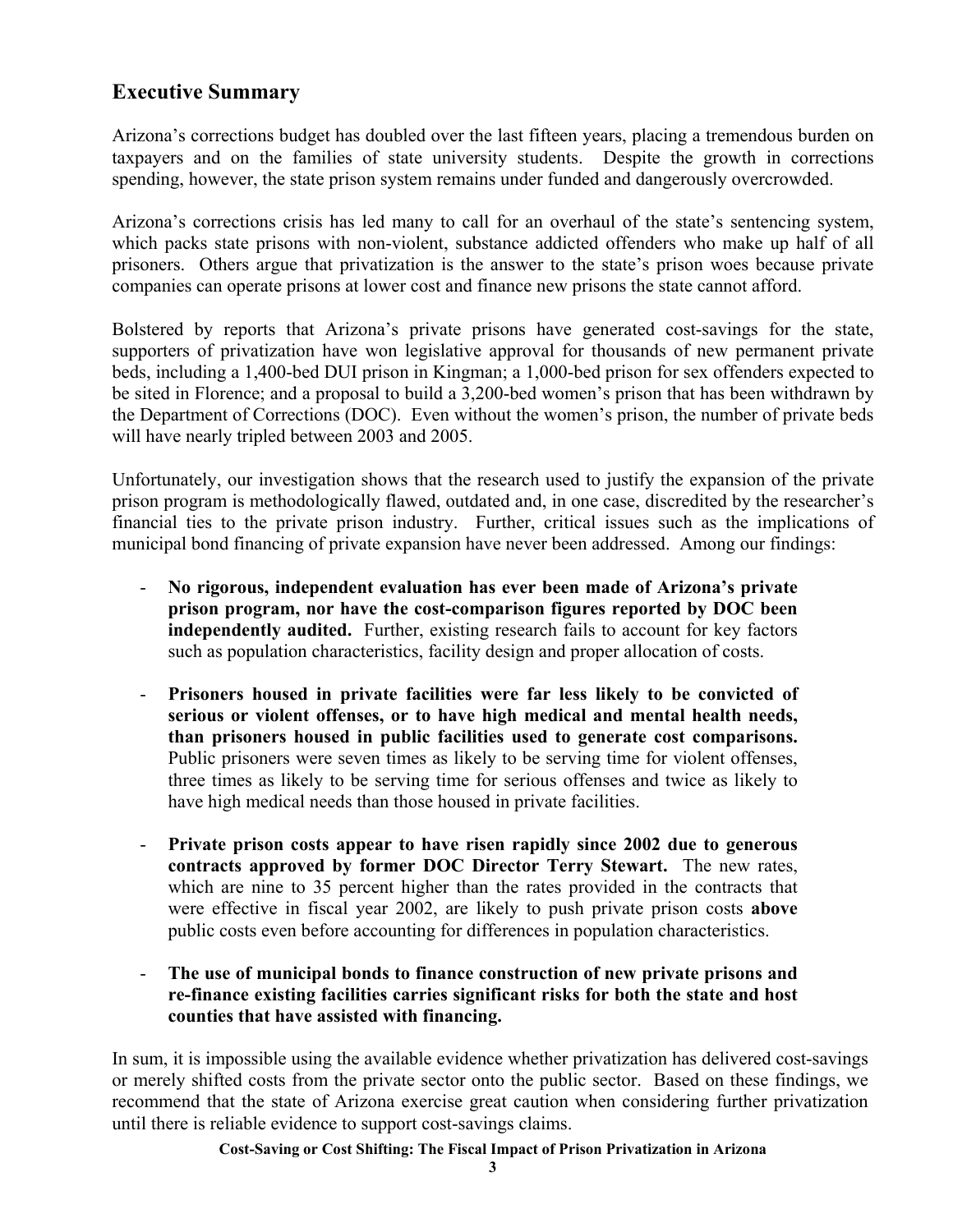#### **Introduction**

Arizona's rigid sentencing system has made the state the incarceration capital of the western United States, standing head and shoulders above its neighbors in terms of its overall incarceration rate as well as the rates for African Americans, Latinos and women. Yet Arizona's "get-tough" approach has done little to reduce crime: the state leads the nation in its overall crime rate and lags far behind the rest of the country in crime-rate reductions.

Instead, the major impact of Arizona's sentencing laws has been on the corrections budget, which doubled over the last fifteen years. The bulk of prison expansion costs have been borne by taxpayers, and also by middle and lower-income state university students and their families, who end up paying higher tuition to make up for a nearly dollar-for-dollar shift in state spending from higher education to corrections.

As corrections costs continue to grow, it is likely that more and more Arizonans will feel the resulting fiscal pinch. The annual cost of operating 3,400 new prison beds recently opened or in the pipeline could exceed \$60 million, yet these beds are expected to cover just a quarter of the 13,584-bed deficit projected for fiscal year 2008. With the prison population growing at a rate of nearly 100 a month the state will need to add over 1,000 beds and increase spending \$20 million each year to keep pace.

The rising cost of corrections has prompted calls for sentencing reforms designed to divert some non-violent offenders  $-$  who make up over half of the prison population  $-$  into drug treatment and other effective alternatives to incarceration. In more than half of states, lawmakers of both parties have enacted similar reforms, which enjoy widespread public support according to national opinion research.

Others say that privatization is the answer to Arizona's prison woes. By increasing the number of prisoners in private beds, some proponents of privatization suggest that the state can contain costs while continuing to grow its prison population  $-$  in effect, "have its cake and eat it too." Advocates of this approach base their argument on cost-comparisons between Arizona's public and private prisons that appear to show significant cost-savings as a result of privatization.

Unfortunately, a close analysis of evidence cited by proponents of privatization casts grave doubt on cost-savings claims. We found that research on the success of privatization in Arizona suffers from serious methodological flaws, is badly outdated, and, at least in one case, has been discredit by the investigator's financial ties to companies he purported to evaluate. Further, we found that comparisons between public and private prisons have been skewed by a system that disproportionately assigns serious and violent offenders, as well as prisoners with high needs, to public facilities.

This report does not attempt to determine whether private prisons are more or less costly than public prisons – such a determination would require an extensive, and truly independent, analysis. Instead, we sought to examine factors – assignment policies, allocation of costs, financing and changes in cost over time  $-$  that need to be considered as part of any serious comparison of public and private prison costs.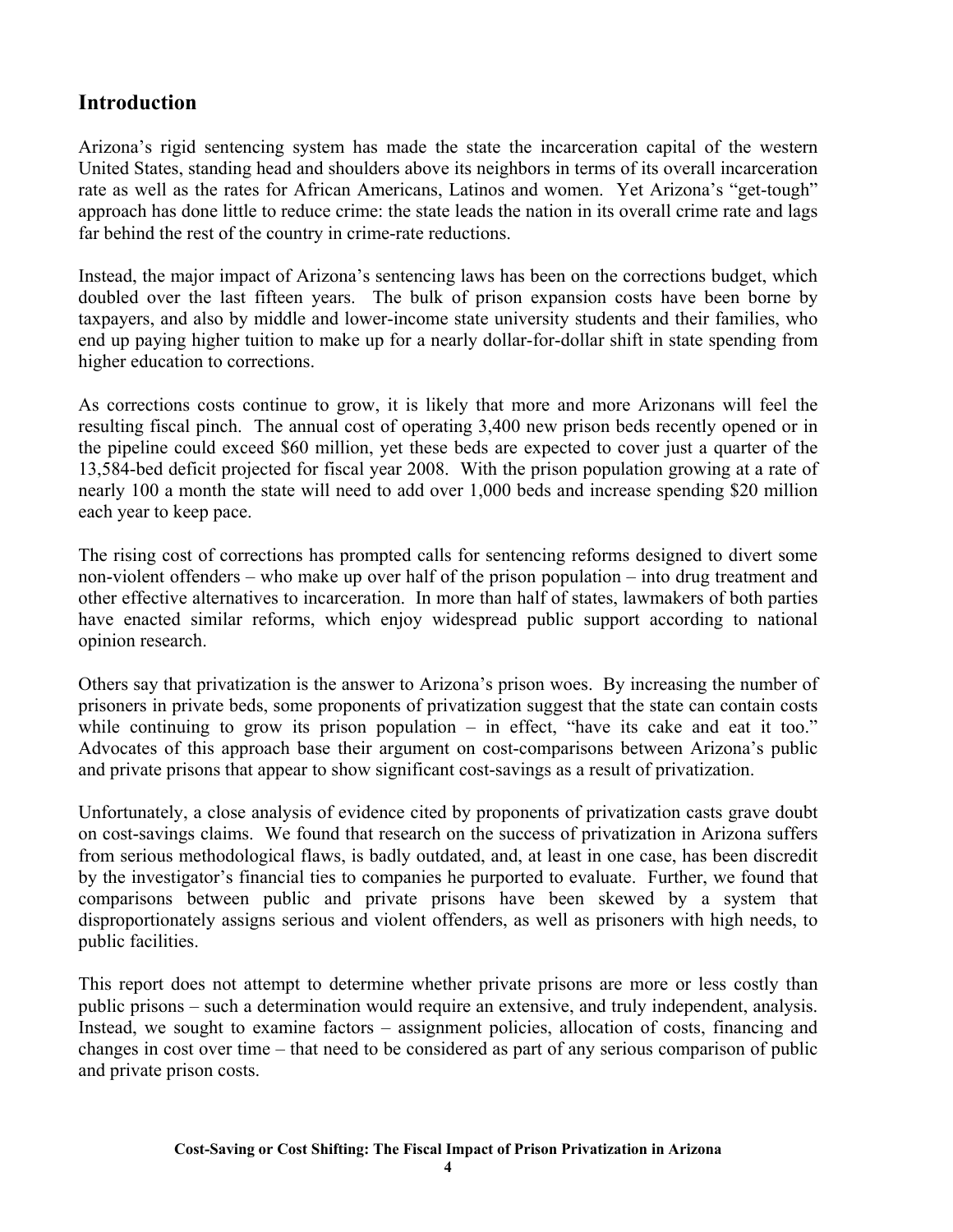#### **Prison Privatization in a National Context**

Prison privatization has been the subject of passionate debate and controversy since its inception in the mid-1980s. The private prison industry grew rapidly in its first decade and a half, propelled by skyrocketing rates of incarceration and the trend toward privatization of government services. At the end of the 1990s, however, the industry fell on hard times as a result of falling crime rates, operational problems and financial mismanagement.

Several leading players in the industry reorganized between 2000 and 2002, bringing in new management in an attempt to improve finances and operations. The industry has experienced a small resurgence of growth as states seek relief from mounting budget deficits and the federal government continues to expand its use of private beds, especially for detained and incarcerated immigrants.

The record of prison privatization over the past twenty years has been mixed. Literature surveys conducted by proponents, such as the pro-privatization Reason Foundation, conclude that privatization has generated a fairly consistent cost-savings record. On the other hand, a literature survey commissioned by the Bureau of Justice Assistance concluded that there was little evidence that meaningful cost-savings had been achieved through privatization.

A similar debate has taken place over the quality of operations at private facilities. Opponents of privatization cite numerous examples of operational difficulties, including riots, escapes and deaths in custody, while those who favor privatization point out that such incidents also occur in public facilities. Publicity surrounding problems at poorly-run private facilities in Ohio (Youngstown), Louisiana (Jena) and New Mexico (Hobbs) hurt the industry's image and contributed to its slump in the late 1990s.

After a couple of relatively quiet years, operational problems have again put private prison companies in the headlines. For example:

- On May 14, 2004, more than 500 Arizona prisoners rioted for four hours at Corrections Corporation of America's (CCA) Diamondback Correctional Facility in Watonga, Oklahoma. Inmates pushed down fences, used shower rods as battering rams and smashed windows with boards and rubble found among construction materials left in a recreation yard, according to a DOC report.
- On July 20, 2004, more than over 500 Washington and Colorado prisoners rioted for over seven hours and set fires at a facility almost burning down portions of the prison in Crowley County, Colorado that is managed by CCA. CCA was fined over \$380,000 by the state in recovery costs.
- On August 6, five men detained by the U.S. Marshal Service escaped from a Frio County, Texas detention center operated by Correctional Services Corporation (CSC). As of October, two of the five  $-$  who were alleged to have ties to the Mexican Mafia – had not been apprehended.
- On September 20, 2004, more than 100 Vermont inmates rioted at CCA's Lee Adjustment Center in Kentucky.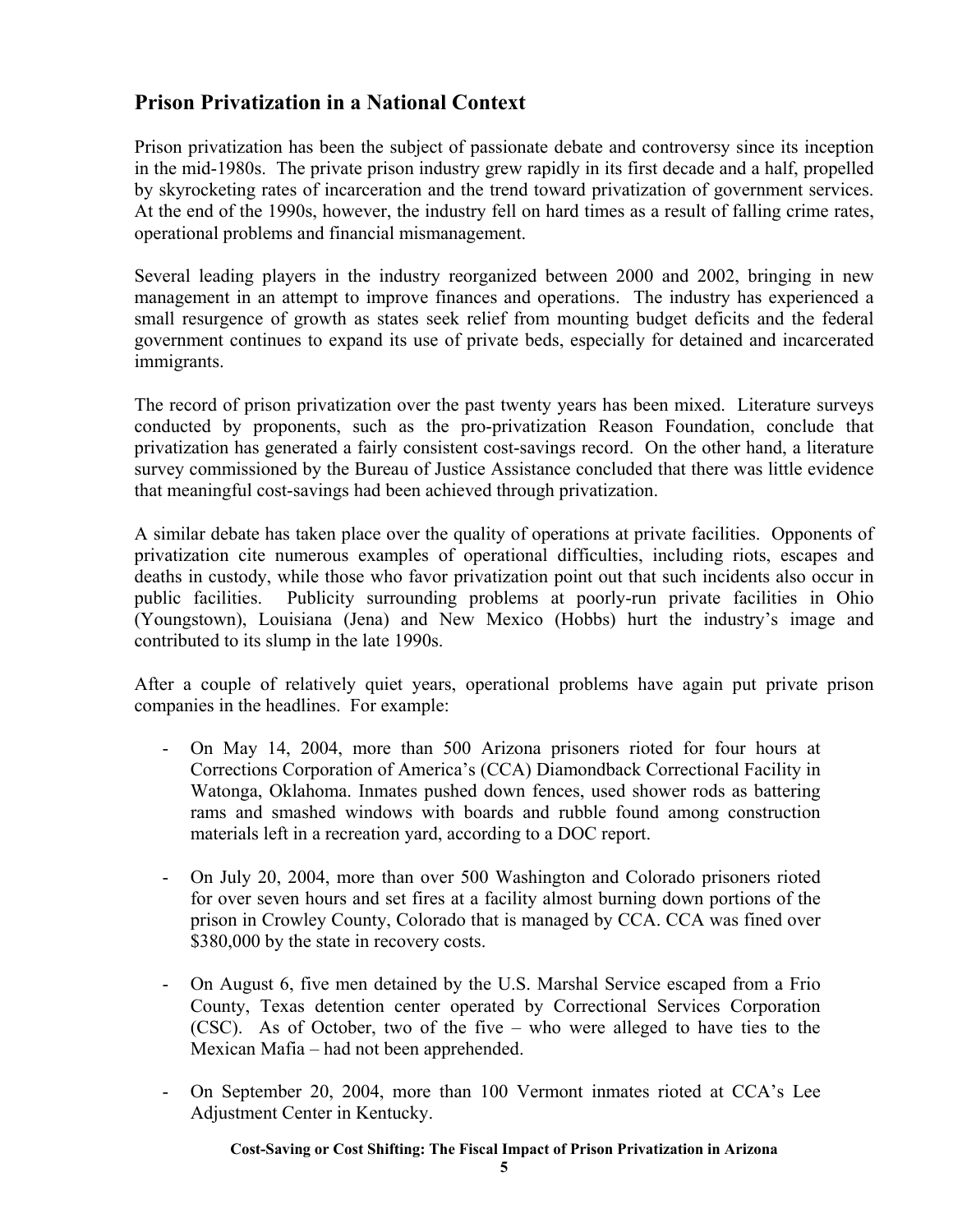#### **Prison Privatization in Arizona**

Arizona's experience with private prisons has also been mixed. On one hand, the history of the CCA-run Florence Correctional Facility illustrates some of the problems cited by critics of privatization. Violence at the facility  $-$  including two deaths, six assaults and a riot within the first year of operation – led to investigations by the state of Arizona and the Hawaii Department of Corrections. Hawaii's investigators reported unacceptable level of violence, prison gang activity and drug dealing.

A report prepared by DOC on Arizona's first state-contracted private prison  $-$  a facility in Marana run by Management and Training Corporation (MTC) – concluded that in the first year of operations, "almost literally, everything that could have gone wrong has!" The report found that, in the first ten months of operation, the prison was run by four wardens, two assistant wardens, three business managers and two security chiefs.

Further, the state has repeatedly experienced problems with out-of-state private facilities contracted to house Arizona prisoners on a temporary basis. In addition to the recent riot mentioned above, a CSC facility in Newton, Texas has been a source of serious trouble, including an escape and a riot in which 82 Arizona prisoners were pepper-gassed.

On the other hand, with the exception of the initial evaluation of Marana, DOC officials have reported relatively few problems at Marana and the two CSC-run in-state facilities under contract with DOC – Phoenix West and Florence West. Further, in the past, both DOC and the Auditor General's office have reported significant cost-savings when compared to operations at public minimum-security (Level 2) units.

In recent years, the apparent success of the privatization and mounting population pressures have, together, become the impetus for rapid expansion of Arizona's private prison program. In 2002, the state legislature authorized DOC to contract for construction and operation of a 1,400-bed prison for offenders convicted of Driving Under the Influence (DUI), nearly doubling the number of state-contracted private beds from 1,450 to 2,850. Later that year, legislators authorized DOC to contract for construction and operation of a 3,200-bed facility to accommodate the rapidly growing population of women prisoners, a decision that would have raised the number of private beds to 6,050.

By 2003, some legislators were suggesting that the state should privatize even further in order to alleviate budget and overcrowding crises. Representative Russell Pearce  $(R - Mesa)$  proposed that Arizona sell off state-owned prison and assigning all but 6,000 prisoners to the private sector, while Senator Bob Burns  $(R - P<sub>e</sub>oria)$  argued that the state should build a private facility in the Mexico to house Mexican nationals. Former DOC Commissioner Terry Stewart, now a private prison consultant, proposed this idea.

The move toward privatization slowed, but did not stop, when Democratic Governor Janet Napolitano took office in January 2003. Plans for the 3,200-bed private women's prison were shelved in the face of growing doubts about the project's viability, as well as mounting opposition from grassroots activists who called the project a "dangerous experiment." But during an October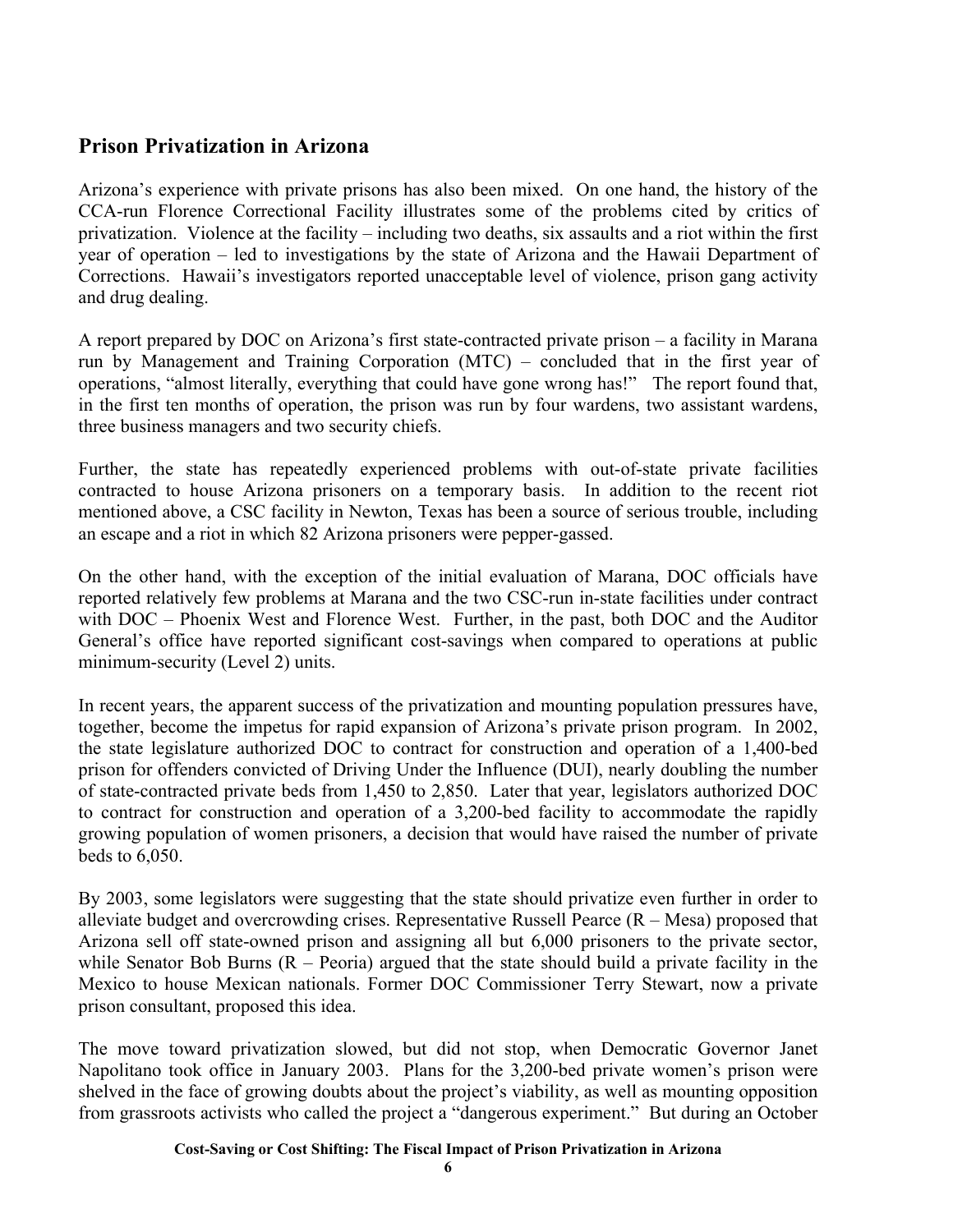2003 legislative special session, legislators authorized DOC to contract for an additional 1,000 instate private prison beds.<sup>1</sup> Although proponents argued that the state would save money by contracting out, they exempted the new beds from a statutory requirement that private prisons provide cost-savings over public operations.



The addition of 2,400 permanent beds represents a significant expansion in the scope of Arizona's private prison experiment. If the state ever needed to have good data on the cost of operating public and private prisons, now would be the time. Yet closer examination shows that no rigorous, independent evaluation has ever been made of Arizona's private prison program, nor have the cost-comparison figures reported by DOC ever been independently audited. Further, the data used to compare costs are out of date and do not reflect significant changes in private prison per diems that occurred in late 2002.

Fortunately, according to published reports, DOC has engaged a firm to make an independent assessment of the cost-model and cost-comparison figures. DOC has also included in its 2004 reorganization the establishment of an office of contract beds, the equivalent to a third region to ensure that conditions of confinement are uniform across the department, and to rigorously and routinely audit its operations. Until these tasks are accomplished, however, the state will continue to lack adequate data to inform decision-making regarding prison privatization.

#### **What the Research Shows, and What It Doesn't**

Proponents of privatization cite three sources of information to bolster their claim that Arizona has achieved cost-savings through prison privatization: Charles Thomas' 1997 study of Marana commissioned by the Department of Corrections; DOC's 2000 Public-Private Comparison Report; and a 2001 audit of the program conducted by the state's Auditor General.

 $\overline{a}$  $<sup>1</sup>$  The new private beds authorized in the special session were part of an agreement with the Governor that also</sup> included construction of 1,000 low-security public beds and issuance of temporary contracts to house 1,400 to 2,100 offenders outside the state.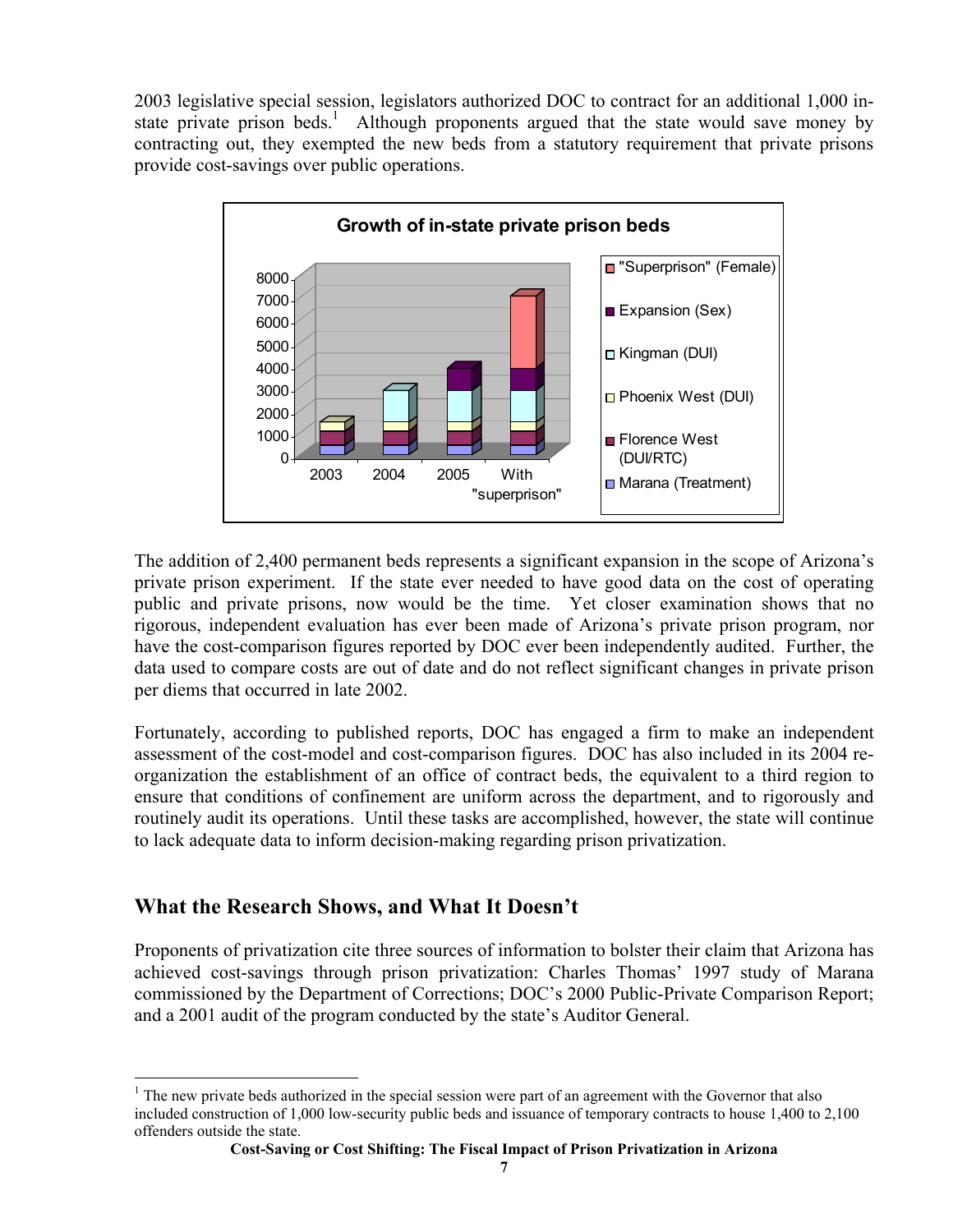#### **Charles Thomas (1997)**

Charles Thomas, then a University of Florida professor, collected data on the operating cost of private prisons and state-run minimum-security (Level 2) units between July 1, 1995 and June 30, 1996; as well as data pertaining to operational performance at the same facilities between January 1, 1996 and June 30, 1996. Thomas reported that Marana delivered cost savings of between 13.8 and 16.7 percent, and that the facility's performance across a range of indicators was equal or superior to that of state-operated Level 2 prisons. While Thomas rated Marana a success, he cautioned against extrapolating too much from his findings, noting that there was no stateoperated prison equivalent to Marana.

Although Thomas' research was cited as evidence of the privatization program's success in DOC's fiscal year 2001 annual report, several experts have questioned his methodology. In a 1999 article published by the University of Minnesota Law School, researcher Steven Belenko observes that Thomas fails to explain significant variance in per diem costs among the public prisons studied, some of which had lower costs than Marana; or to account for the cost of medical care, which was capped at  $$10,000$  per prisoner under MTC's contract with the state. A 2001 national survey of research on prison privatization by criminologists James Austin and Gary Coventry also questioned Thomas' conclusions, noting that no public prison in the state had a comparable facility design or inmate population.

Thomas was himself discredited when it emerged that both he and his Private Corrections Project had financial ties to several of the companies whose performance Thomas purported to evaluate. Not only did Thomas own stock in CCA, Wackenhut Corrections Corporation (now known as GEO Group) and CSC, but he also received a staggering \$3 million consulting fee from CCA for his services. Thomas was eventually forced to shut down his research institute at the University of Florida and pay the largest fine levied by the Florida Commission on Ethics for having contractual relationships with private prison companies while serving as a consultant to the state's Correctional Privatization Commission. In its investigation, the Ethics Commission also uncovered evidence that Thomas took a week long, expense-paid trip to Hawaii to attend an MTC board meeting while in the middle of his research on Marana.

#### **DOC (2000)**

A September 12, 2000 DOC report, "Public-Private Prison Comparison", also found significant differences in cost between public and private facilities, although the DOC estimate of 12 percent savings is more modest than Thomas'. The report, issued in September 2000, compared the performance of public and state-contracted private prisons during fiscal years 1998 and 1999. Performance was measured in a number of areas, including security, inmate management, programming, administration, personnel practices and health services. The report concluded that private prisons met or exceeded DOC operating standards in most areas.

According the DOC report, average performance scores for public and private prisons were nearly identical, although there were differences in specific areas. For example, private prisons had more than twice as many disciplinary referrals than public prisons, which DOC attributed to the private prisoners' lack of familiarity with the rules of prison life. Security performance also fell sharply at private prisons between 1998 and 1999, from an aggregate score of 91 percent to 72 percent, although the report noted that corrective action had been taken.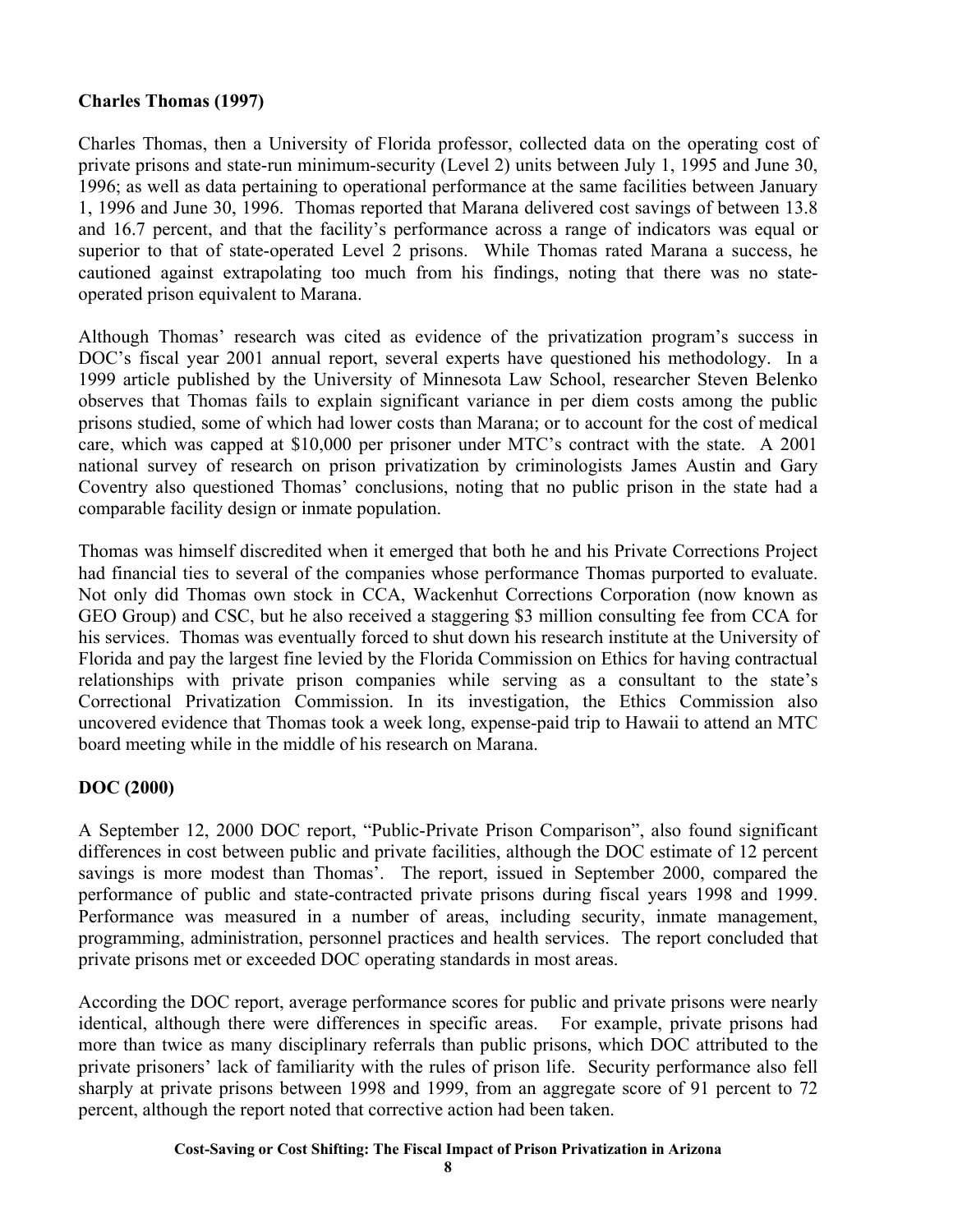While the report, which DOC describes as a "service comparison," contains extensive discussion of operations, little attention was devoted to cost comparison, which takes up just two of the document's 50 pages. In those pages, using a simple comparison of daily per capita cost figures for fiscal years 1998 and 1999, DOC estimated that private prisons produced savings of 12.23 percent when compared to Level 2 state facilities, but also noted that "a detailed cost comparison is not within the scope of this report."

The DOC report made no attempt to determine whether the lower cost of private prisons was due to private management or other factors such as inmate population characteristics and facility design. Nor did the report examine differences in per capita costs among public and private facilities. Finally, the report did not address the question of whether the formula used to allocate costs properly accounted for all costs, such as the cost of medical care, which has been capped under private prison contracts at \$10,000.

The report explained that such detailed cost data were not provided because DOC was required by statute to produce a rigorous cost-comparison of public and private prisons every five years, and such an analysis was planned for fiscal year 2002. Unfortunately, the promised comparison did not materialize, and the DOC continued to report the very rough numbers contained in the 2000 report to the public and other agencies, including the Auditor General.

#### **Auditor General (2001)**

In 2001, the state Auditor General released an audit of the private prison program in which the office concluded that DOC's approach privatization appeared to be effective, and that the cost of using and monitoring private prisons remained below that of state facilities. The audit contained very helpful information on the management of Arizona's private prison program in comparison to other states and the federal government.

The audit's discussion of cost, however, replicated the weaknesses of the 2000 DOC report, which was cited as a basis for the cost-saving finding along with Thomas' 1997 evaluation of Marana. According to staff at the Auditor General's Office, the office did not conduct an independent analysis of costs at public and private facilities, but instead reported the figures provided by DOC. As a consequence, the figures from the 2000 DOC report were reported to the public as verified facts even though they were originally designed to provide "[s]ome generalizations concerning cost<sup>"</sup>

As mentioned previously, a comprehensive cost-comparison between Arizona's public and private prisons is also outside the scope of our report, although we are encouraged by reports that DOC has commissioned such a study. Instead, this report seeks to identify key factors and how they might affect the outcome of a truly valid cost-comparison. In doing so, the report will attempt to address the following questions about the apparent differences in cost between public and private prisons:

- Are the differences attributable to prisoner characteristics?
- Are the differences attributable to facility age and design?
- Are differences attributable to misallocation of costs?
- How have public and private prison costs changed over time?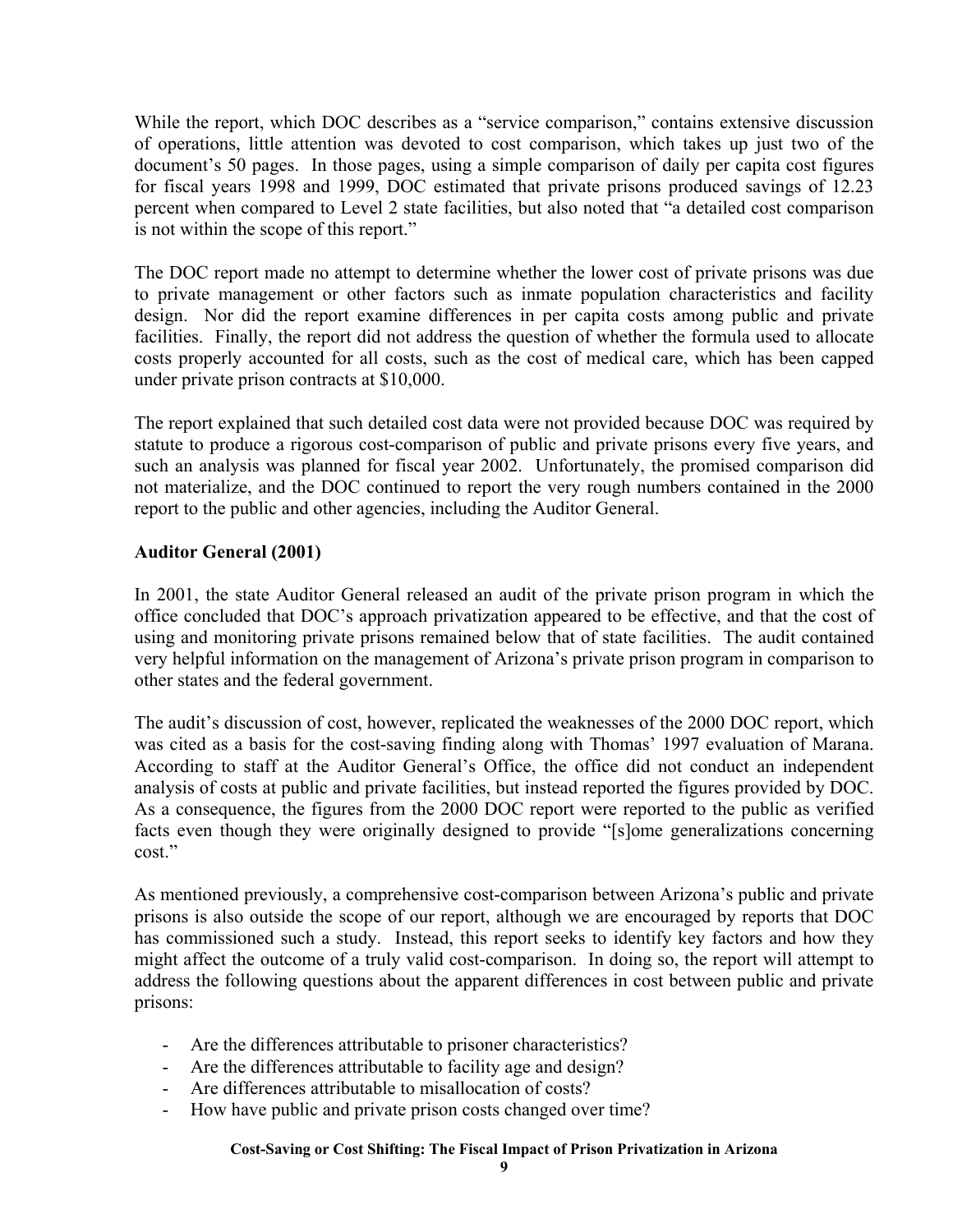- What other factors should be considered when evaluating the cost-effectiveness of privatization?

The most recent figures comparing the cost of operating Arizona's public and state-contracted private prisons are contained in DOC's Fiscal Year 2002 Budget Workbook. The workbook reports that the average per-diem cost for private prisons was \$41.68, including \$1.59 for program administration and oversight. That figure is 12 percent lower than the average per diem for all public Level 2 facilities (\$47.34) and seems to confirm claims of 12 percent savings through privatization.

These aggregate figures, however, conceal considerable variance in the cost of specific pubic and private facilities. For example, the workbook shows that the publicly operated Graham Unit had lower per-diem costs than any private prison (\$33.91 compared to \$34.96 in the Return To Custody unit of Florence West). The workbook also shows that the per-diem costs at Marana (\$46.71 including oversight) are actually **higher** than most of the publicly operated units. Further, it quickly becomes clear the figures fail to account for factors that skew the comparison in favor of private operators.

#### **Public vs. Private: A Tale of Two Populations**

How well a prison runs, and how much it costs to run, depend not only on the quality of operations, but also on the needs and characteristics of prisoners—from medical and mental health issues to length of sentence to propensity toward violence. Because Arizona's state-contracted private prisons house only low-security prisoners, DOC has historically compared them with public Level 2 facilities. But such a comparison only makes sense if the facilities house similar populations. An analysis of DOC data on prisoners incarcerated in private facilities and Level 2 public facilities on August 31, 2003, shows that the populations are in reality very different.

First, private prisons that currently house only men are being compared to a group of public facilities that house male and female inmates. Since women have greater medical needs and are more expensive to house – an average of  $$60.20$  per day for Level 2 women compared to  $$45.52$ for men – inclusion of women artificially inflates the cost of public beds. **Correcting for this error by comparing private prisons to male Level 2 facilities brings the per-diem cost of public beds down to \$45.52 and reduces apparent savings by a full third, from \$5.66 to \$3.84.**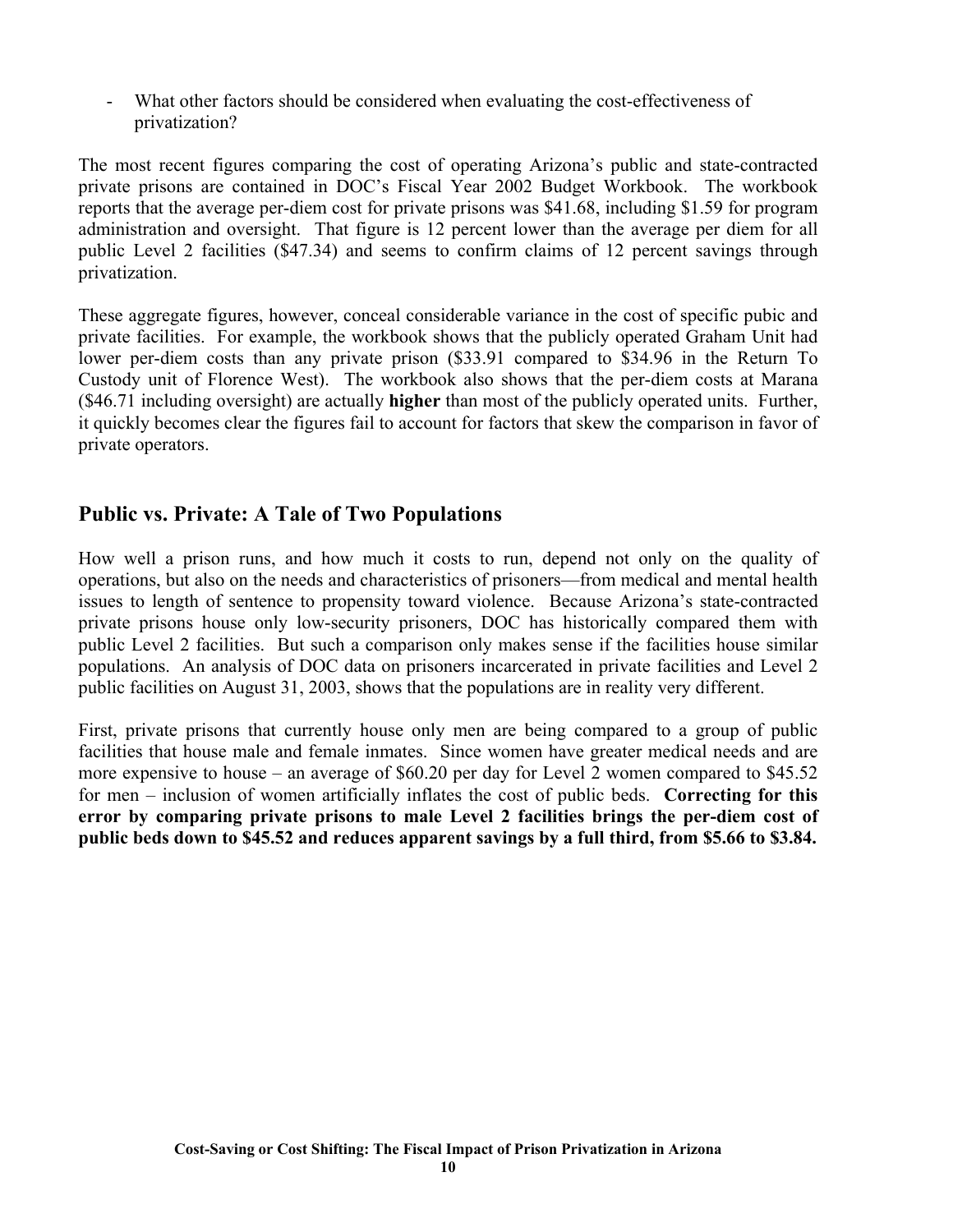

Second, private prisons are being compared to public facilities that house a far greater proportion of serious and violent offenders. Although the overwhelming majority of prisoners housed in both private and public (male, Level 2) prisons were non-violent offenders, **public facilities were seven times as likely to house violent offenders** – 21 percent of the population compared to just three percent in private prisons. Public facilities were also **three times as likely to house offenders convicted of serious offenses** (Class 1, 2 or 3 felonies). Serious offenders made up nearly half of the public prison population (48.5 percent) but just 15.1 percent of private prisoners.



Third, Level 2 public prisoners were more likely to have major medical and mental health needs. **Public prisoners were more than twice as likely than private prisoners to have high medical needs** (a score of three or higher). While the proportion of high-need prisoners was small  $-5.7$ percent of public prisoners and  $2.8$  percent of private prisoners – they account for a disproportionate share of medical expenditures. Public prisoners were also significantly more likely to have high mental health needs (a score of three or higher) than private prisoners  $-7.6$ percent and 4.2 percent respectively.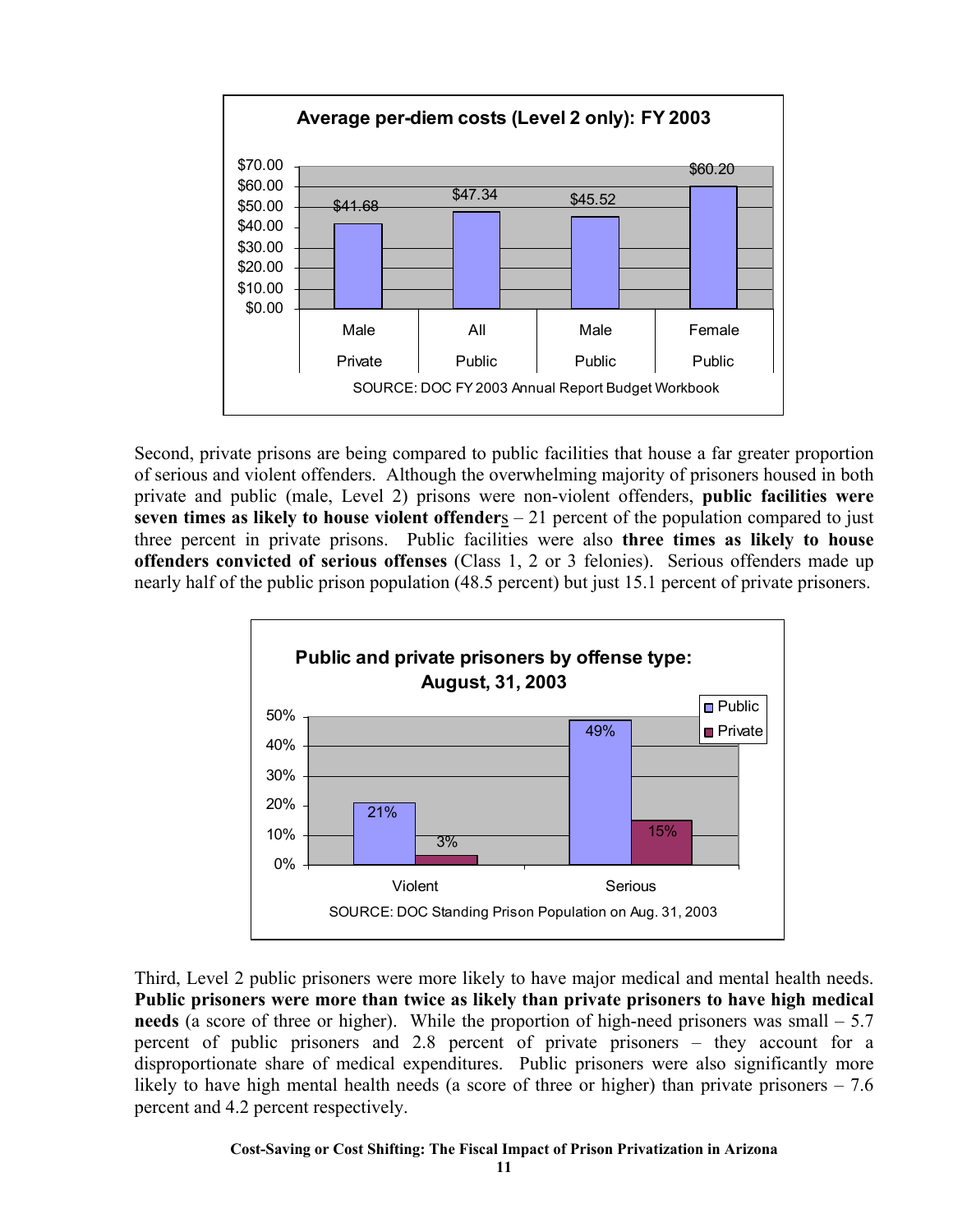The significant differences between public and private prison populations are not a matter of chance, but instead the product of a system that assigns low-risk and low-need prisoners to private facilities. For example, according to a DOC classification chart issued on December 15, 2000, two public Level 2 units (Gila and Papago units at Douglas) accepted prisoners with a public risk score up to three, whereas private facilities accepted only prisoners who score two or less. Similarly, two of three private prisons and almost all of the public Level 2 units accepted prisoners with an "institutional risk" score of three, but Marana accepted only institutional risk scores of two or below.



A review of the administrative exclusions and placement criteria that govern which prisoners can be housed at state-contracted private prisons provides further evidence that low-risk, low-need prisoners have been steered into private prisons. For example, prisoners were excluded from Marana if they had:

- A conviction for any felony involving violence or the threat of violence;
- A conviction for a Class 2 or Class 3 property felony (except a narrow list of offense such as fraud or trafficking in stolen property);
- An arrest or conviction for sex offenses or child-related offenses;
- Medical and health care needs scores higher than " $M-2$ ";
- More than 12 or fewer than four months remaining to their earliest possible date of release; or
- Pending disciplinary actions or a history of Security Threat Group involvement.<sup>2</sup>

While Marana has the longest list of exclusions, the other state-contracted private prisons also have restrictions on which prisoners they can receive. The DUI units at Florence West and Phoenix West will not accept prisoners with medical needs scores or mental health needs scores above three. The Return To Custody unit at Florence West will not accept any prisoners returned with new convictions or active warrants (i.e. only technical violators), nor will the facility accept prisoners with chronic medical conditions.

 $\overline{a}$ <sup>2</sup> "Administrative Exclusions: Marana Community Correctional Treatment Facility (CCTF)." ADC Clas-Op-Man, Appendix A, Ch 24. 12-15-00.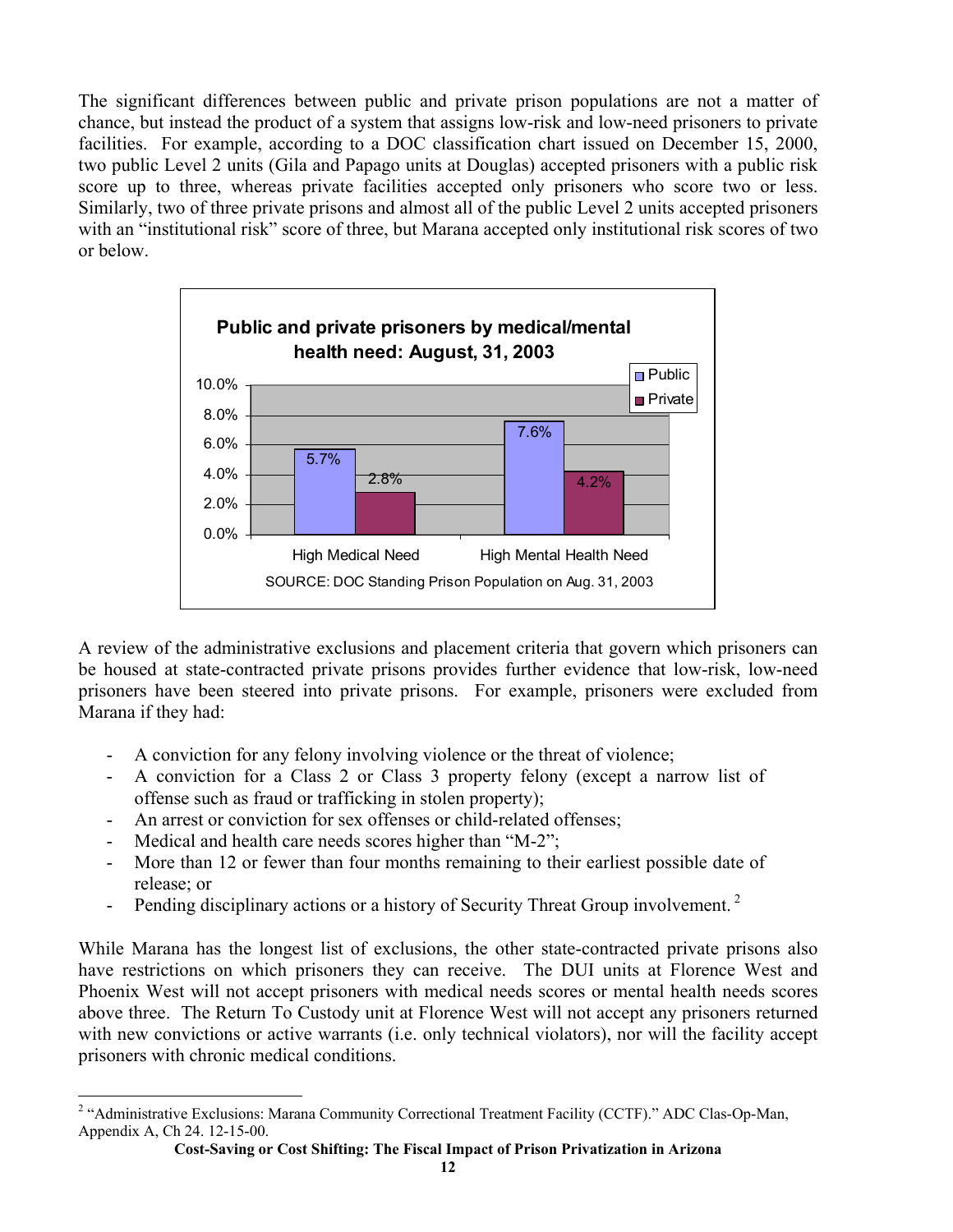It is clear from this preliminary analysis that, even among minimum-security facilities, Arizona's public and private prisons handle very different populations. It is also clear that public facilities disproportionately bear the burden of higher-risk, higher-need prisoners who are presumably more costly to house, no matter where they are assigned. Without further research, it is impossible to know whether the state is achieving cost-savings through privatization or simply shifting costs between facilities.

In at least one case, the system is designed to directly shift costs onto the public sector. Prisoners housed in state-contracted private prisons are not only less likely to have major medical needs, but also to create fewer medical liabilities because their medical costs have been capped at \$10,000 per prisoner. This means that, whenever a prisoner's medical bill exceeds \$10,000, the companies were permitted to charge the state for the extra costs or have the prisoner transferred to a public facility.

Although some of the caps have recently been changed or eliminated, it is another factor that has tended to skew cost-comparisons in favor of private operators. According to DOC budget analysts, the department has not yet quantified the extra medical costs incurred as a result of these caps in order to make appropriate adjustments to per-diem costs. The state of Florida reported over \$1.8 million in cost shift to DOC in FY 2003 -2004 because of a similar medical cap for its five private prisons.

#### **Private Prison Inflation?**

The preceding analysis casts doubt over whether private prisons **ever** achieved real cost-savings. Even if real cost-savings were being realized in the past, however, there is further doubt about whether the program will show savings when DOC issues daily per capita figures for fiscal years 2003 and 2004, as a result of elevated per diem rates guaranteed in contracts signed with CSC in 2002.

The period between fiscal years 1998 and 2002 saw little change in the gap between the reported average cost of incarceration in public and private prisons. The average daily per capita cost for public Level 2 beds, including male and female units, rose by 1.3 percent from \$46.72 to \$47.34, while the average for private beds fell by 0.3 percent from \$41.81 to \$41.68.

If public prison costs continued to grow at the same 0.3 percent annual pace, we would expect the average daily per capita cost of all public Level 2 beds to rise from \$47.34 in fiscal year 2002 to \$47.65 in 2004. We would also expect the average for male Level 2 beds to rise from \$45.52 to \$45.79.

On the other hand, average private prison costs are likely to shoot up, thanks to new long-term contracts signed by DOC Director Terry Stewart before he left his post to consult for the private prison industry. The Phoenix West and Florence West contracts guarantee CSC per diems from 9 percent to 34.6 percent higher than were provided in FY 2002 under the old contracts.

On average, the current contract rates for Phoenix West, Florence West and Marana are 15 percent higher than the 2002 contract rates. Even if other costs associated with the privatization program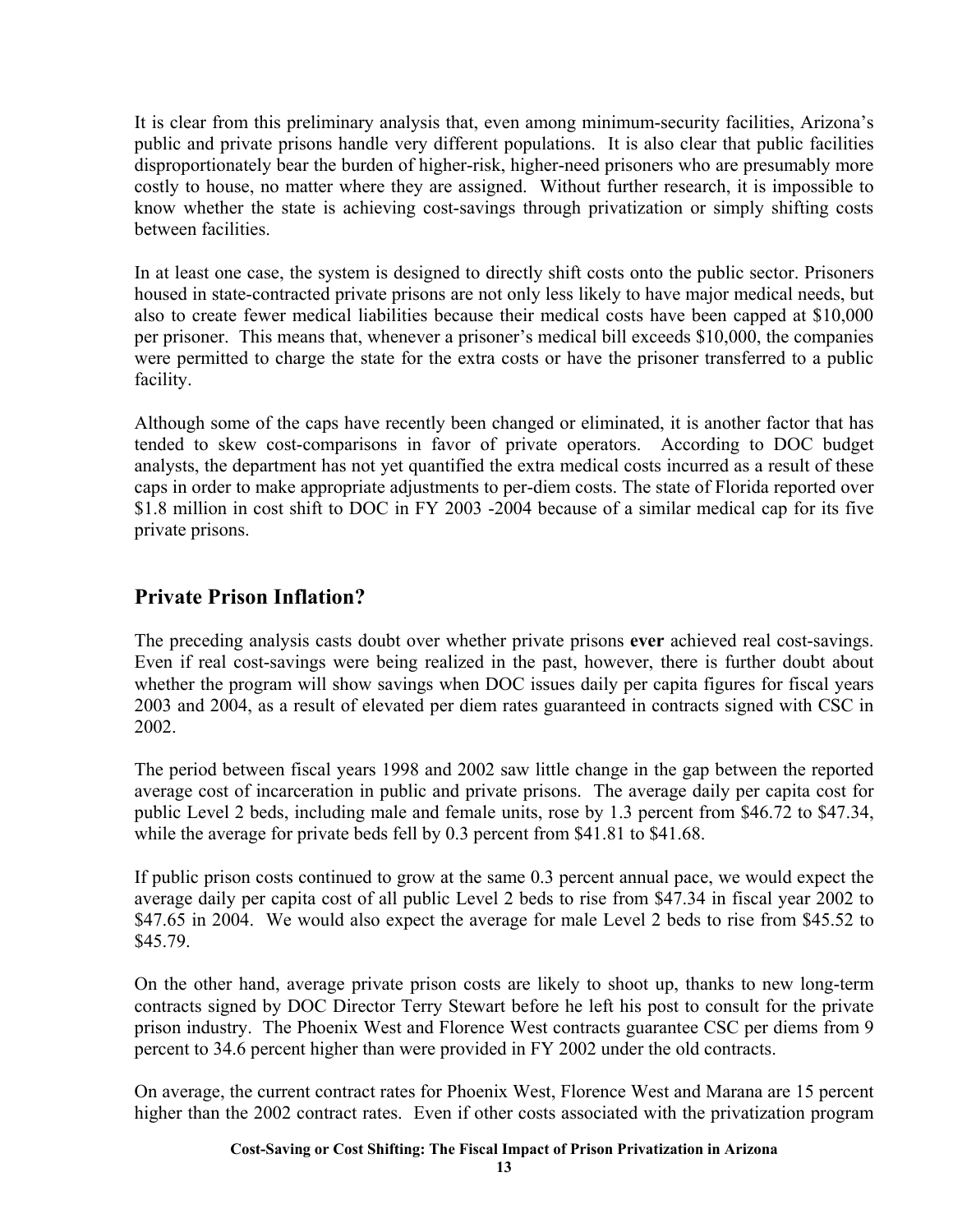stayed constant, we would expect to see the average per diem for private prisons rise 13.3 percent to \$49.63. This is a conservative estimate, since it assumes that the real contract costs will equal in the contract rates. In the past, per diem contract costs have exceeded contract rates because, among other factors, existing contracts guarantee payment for 90 percent occupancy whether or not the beds are occupied.

Further, requests for rate increases submitted to DOC by both CSC and MTC between 2002 and 2005 claim cost increases of as much as 8.5 percent (CSC) and unrecaptured expenses of up to \$900,000, suggesting that private prison companies may not be able to control costs as effectively as has been assumed.



Of course, it is impossible to know exactly how contract increases and other factors will affect daily per capita figures when they are reported for fiscal years 2003 and 2004. Because the new rates began to take effect in fiscal year 2003, the full impact will not be seen until fiscal year 2004. But given the size of the per diem hikes, it seems likely that they will bring the reported cost of private beds **above** the cost of public beds.

#### **Private Finance, Public Risk**

Aside from cost-savings, proponents of privatization argue that prison operators can leverage private capital to build facilities that the state could not afford to build itself. At best, private prison finance is a double-edged sword, since private companies only invest in prisons if they are certain that the state will provide enough consistent revenue to cover the cost of operations and financing, and also generate a profit for investors.

Further, the willingness of private prison operators to assume the risks involved in building new facilities has diminished over time. Today, private prison companies are increasingly dependent on borrowing, and their lenders have actively discouraged them from tying up capital in costly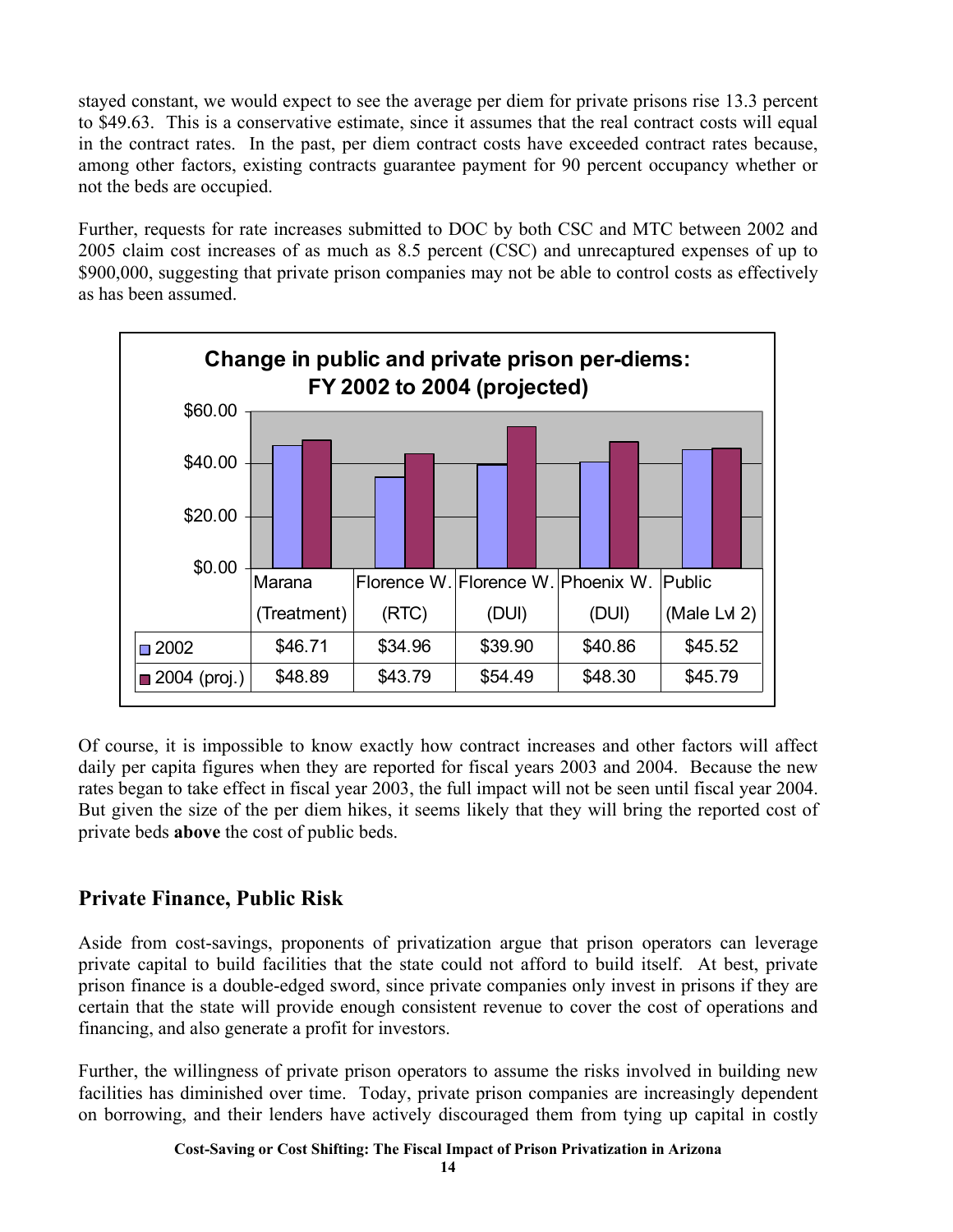new facilities. As a result, private prison companies have increasingly sought public financing for "private" prisons, primarily through local government entities.

At a January 11, 2000 hearing of the House Committee on Public Institutions and Universities, CSC President and CEO James Slattery argued that "the role of the private sector is to help the elected officials maximize taxpayers' dollars by focusing resources on a particular population need and by transferring the risk involved with financing that sort of operations to the private sector by making sure that there is no lack of focus on safety and security."

When Phoenix West and Florence West were built, CSC did indeed take on the risk associated with the projects by financing them on its own credit line. Renting the use of CSC-owned prisons carried some risk for the state, such as the possibility of having to find hundreds of new beds quickly in the event of bankruptcy or operational crisis. But CSC's ownership of the facilities also gave the state leverage: if the state pulled out, CSC could end up paying debt service on an empty facility.

On July 1, 2002, however, shortly after receiving a new contract with DOC, CSC sold its Phoenix West facility to the Maricopa County Industrial Development Authority, which issued \$11 million in municipal bonds to finance the purchase. Five months later, on December 1, CSC sold its Florence West facility to the Pinal County Industrial Development Authority, which issued \$15.4 million in bonds for the acquisition. In a company press release on the Florence West sale, Slattery announced that the sale "completes our plan to sell the company's major real estate assets and use the proceeds to eliminate our bank debt. $\ddot{3}$ 

CSC no longer has any financial responsibility for the debt attached to Phoenix West and Florence West. Although the state of Arizona now has the "option to purchase" the facilities at any time, the state is not on the hook either, at least in theory. Arizona can legally walk away from the contracts and the debt at any time, since the failure of the Legislature to appropriate funds renders the contracts null and void.

The problem is that responsibility for debt repayment rests with corporations that were set up solely to hold title to the facilities; and with the industrial development authorities that issued the bonds. Since neither the development authorities nor the shell corporations have independent means to pay the debt, however, bondholders are clearly staking their investment on the DOC contracts, as is made clear in the Phoenix West bond documents.

The Borrower has no operating history, no historical earnings [and] no significant assets other than the Project... The Borrower is wholly dependent upon payments from the Department [of Corrections] under the Contract or from funds made available under the Indenture to meet its obligations under the Loan Agreement and Note. $4$ 

Thus, while the state of Arizona has the legal right to walk away from the facilities, a decision to do so could prove disastrous. Not only could a default on the bonds damage the images and credit

 $\overline{a}$ 

<sup>&</sup>lt;sup>3</sup> "Correctional Services Corporation Announces Sale of Florence Arizona Facility: Company Receives \$10.0 Million in Proceeds" Business Wire, December 24, 2002.

Official Statement for Correctional Facilities Contract Revenue Bonds (Phoenix West Prison L.L.C. Project) Series 2002A and 2002B, dated July 1, 2002.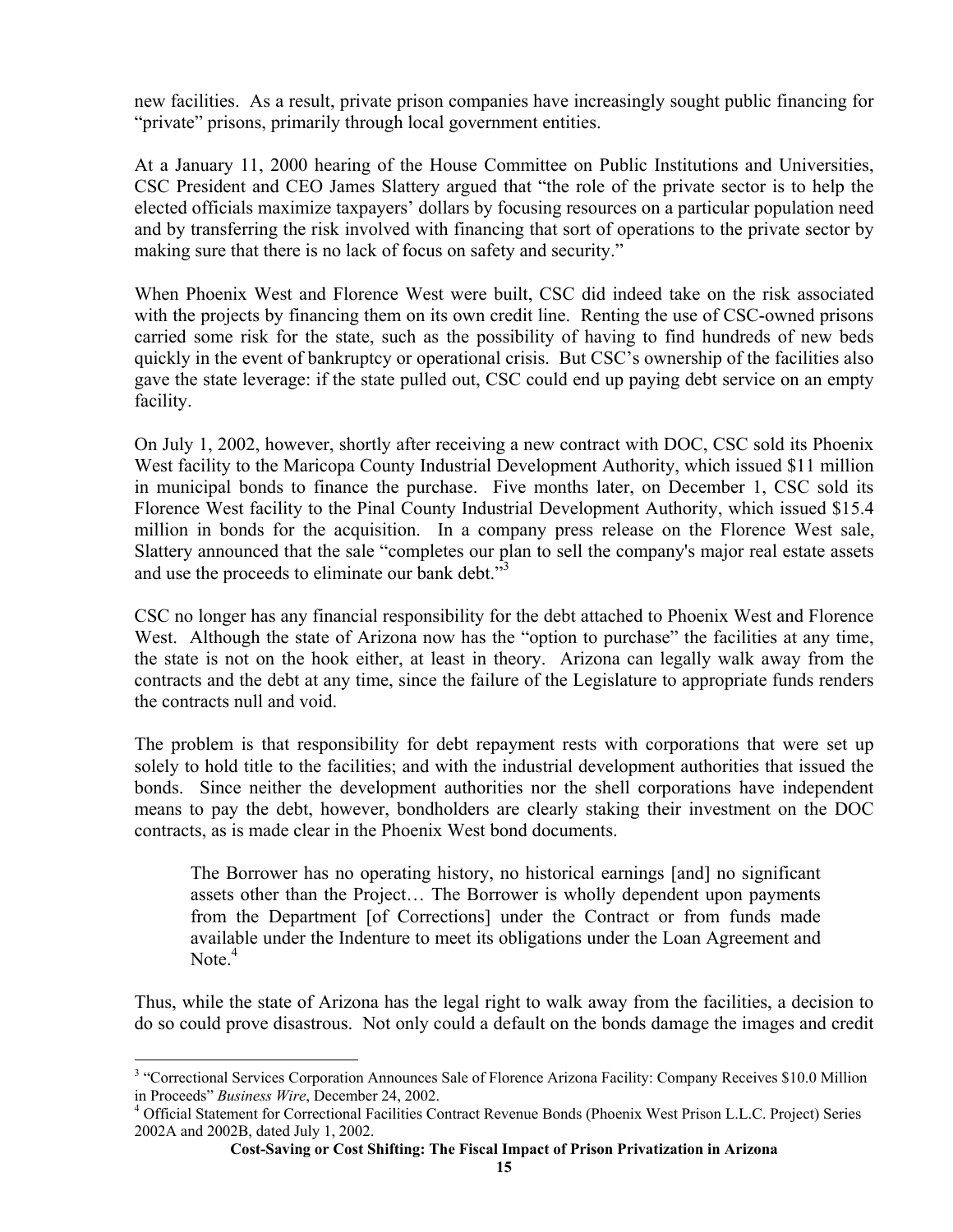ratings of the counties and industrial development authorities that facilitated the deals, but rating agencies could also decide to hold the state of Arizona responsible and reduce the state's credit rating.

The state of Louisiana recently found itself in just such a predicament. In the mid-1990s, Louisiana contracted with businessmen affiliated with then Governor Edwin Edwards to build and operate a for-profit juvenile facility in Tallulah, LA. Within a few years, Tallulah became known as perhaps the worst juvenile facility in the nation, a place where children went hungry, wore filthy clothing and were frequently beaten by guards. At the end of the decade, scandals and court intervention persuaded the state to take over operation of the facility, which the state continued to rent from the owners, who had already paid themselves millions in "dividends" by refinancing it. By spring of 2003, legislators had concluded that the abuse and problems, while lowered, continued to persist; and that the state had built too many secure juvenile beds.

However, just as the legislature was about to exercise its legal right to stop appropriations for Tallulah, the state received letters from rating agency Standard  $\&$  Poor's and bond insurer Ambac warning that failure to appropriate funds would lead  $S \& P$  to downgrade the state's debt.

When trying to pull the financial plug in the spring on a juvenile prison they viewed as a boondoggle, Louisiana legislators got some shocking news: to quit financing the prison, which was privately owned but paid for with state-backed bonds, would put Louisiana's bond rating at risk... Now some of the state's highest-ranking public officials are trying to determine whether Louisiana has more unpleasant surprises like Tallulah waiting in the wings. $5$ 

The case of Tallulah could have tremendous implications for Arizona. Not only could the state be held responsible by the bond markets for debt associated with Phoenix West and Florence West (a total of about \$26 million), but the state could also be on the hook for tens of millions of dollars in debt associated with new prisons that have been, and will be, financed through the same mechanism. The DUI prison in Kingman, for example, was financed with bonds issued by the Mohave County Industrial Development Authority (IDA), which authorized \$60 million in borrowing for the project.

Even if the rating agencies did allow Arizona to walk away from tens of millions of dollars in revenue bond debt for state-contracted prisons, the impact of such a decision—which would likely lead to a massive default—would be devastating to the business climate in the host counties, not to mention the state's ability to finance other projects with lease-revenue agreements.

Further, aside from the financial risks created for the state and county, private finance significantly increases the cost of borrowing. Because neither the borrower nor the issuer has assets or revenues that can be pledged to bond repayment, investors demand high interest rates and/or bond insurance; and because such deals are more complicated, underwriters demand larger fees to sell the bonds. For example, when the Industrial Development of Authority of Maricopa County borrowed \$11 million to acquire Phoenix West, the authority had to set aside \$1.2 million to cover costs related to issuing the bonds, including a \$464,500 "discount" (fee) for the firm that sold the bonds and a \$351,185 premium payment for bond insurance.

 $\overline{a}$ 

<sup>&</sup>lt;sup>5</sup> "Bond backlash; Lawmakers worry partnerships could hurt state's rating." Yerton, Stewart. *Times-Picayune*, September 18, 2002.